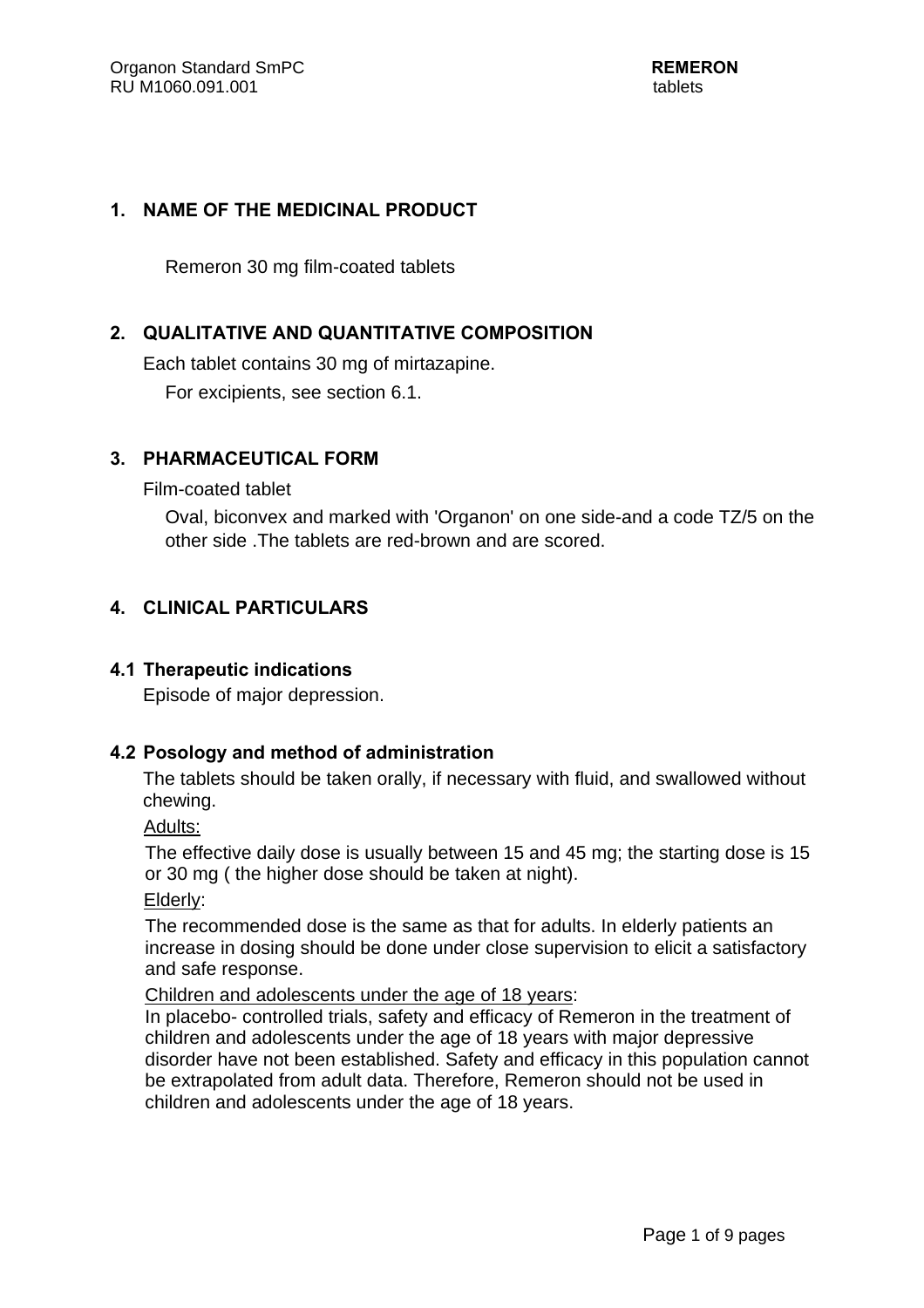The clearance of mirtazapine may be decreased in patients with renal or hepatic insufficiency. This should be taken into account when prescribing Remeron to this category of patients.

Mirtazapine has a half-life of 20-40 hours and therefore Remeron is suitable for once-a-day administration. It should be taken preferably as a single night-time dose before going to bed. Remeron may also be given in sub-doses equally divided over the day (once in the morning and once at night-time).

Treatment should preferably be continued until the patient has been completely symptom-free for 4-6 months. After this, treatment can be gradually discontinued.Mirtazapine begins to exert its effect in general after 1-2 weeks of treatment. Treatment with an adequate dose should result in a positive response within 2-4 weeks. With an insufficient response, the dose can be increased up to the maximum dose. If there is no response within a further 2-4 weeks, then treatment should be stopped.

## **4.3 Contraindications**

Hypersensitivity to mirtazapine or to any of the excipients.

## **4.4 Special warnings and special precautions for use**

Bone marrow depression, usually presenting as granulocytopenia or agranulocytosis, has been reported during treatment with Remeron. This mostly appears after 4-6 weeks of treatment and is in general reversible after termination of treatment. However, in very rare cases agranulocytosis has also been reported as a rare occurrence in clinical studies with Remeron. In postmarketing period with Remeron very rare cases of agranulocytosis have been reported, mostly reversible, but in some cases fatal. All fatal cases concerned patients with an age above 65. The physician should be alert for symptoms like fever, sore throat, stomatitis or other signs of infection; when such symptoms occur, treatment should be stopped and blood counts taken.

Careful dosing as well as regular and close monitoring is necessary in patients with:

- epilepsy and organic brain syndrome; from clinical experience it appears that insults occur rarely in patients treated with Remeron
- hepatic or renal insufficiency
- cardiac diseases like conduction disturbances, angina pectoris and recent myocardial infarct, where normal precautions should be taken and concomitant medicines carefully administered
- low blood pressure.

Like with other antidepressants care should be taken in patients with:

- micturation disturbances like prostate hypertrophy (although problems are not to be expected because Remeron possesses only very weak anticholinergic activity)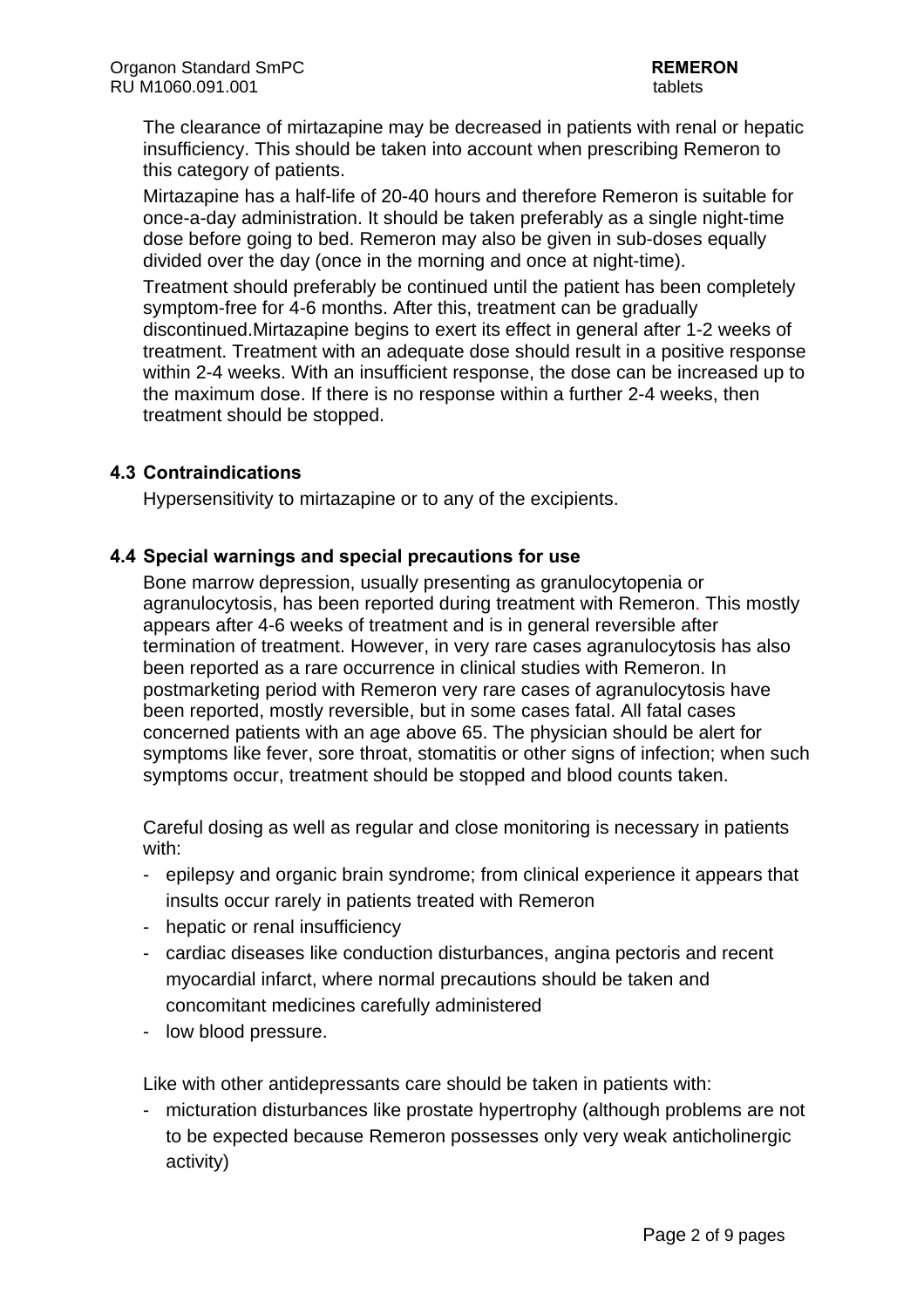- acute narrow-angle glaucoma and increased intra-ocular pressure (also here little chance of problems with Remeron because of its very weak anticholinergic activity)
- diabetes mellitus.

Treatment should be discontinued if jaundice occurs.

Moreover, like with other antidepressants, the following should be taken into account:

- worsening of psychotic symptoms can occur when antidepressants are administered to patients with schizophrenia or other psychotic disturbances; paranoid thoughts can be intensified
- when the depressive phase of manic-depressive psychosis is being treated, it can transform into the manic phase

-with regard to the chance of suicide, in particular at the beginning of treatment, only a limited number of Remeron tablets should be given to the patient

- although Remeron is not addictive, post- marketing experience shows that abrupt termination of treatment, treatment after long-term administration may sometimes result in withdrawal symptoms. The majority of withdrawal reactions are mild and self-limiting. Among the various reported withdrawal symptoms, dizzines, agitation, anxiety, headache and nausea are the most frequently reported. Even though they have been reported as withdrawal symptoms, it should be realized that these symptoms may be related to underlying disease. As advised in section 4.2, it is recommended to discontinue treatment with mirtazapine gradually.
	- elderly patients are often more sensitive, especially with regard to the undesirable effects of antidepressants. During clinical research with Remeron, side-effects have not been reported more often in elderly patients than in other age groups.
	- from postmarketing experience it appears that serotonin syndrome occurs very rarely in patients treated with Remeron alone.
		- interactions with other serotonergic drugs (see section 4.5).

#### Serotonin syndrome

Caution is advisable if Remeron is used concomitantly with medicinal products with serotonergic effects such as sumatriptan or other triptans, tramadol and tryptophan.

In rare cases, serotonin syndrome has been reported in patients using SSRIs or SNRIs concomitantly with serotonergic medicinal products. A combination of symptoms, such as agitation, tremor, myoclonus and hyperthermia may indicate the development of this condition. If this occurs treatment with the SSRI/ SNRI and the serotonergic medicinal product should be discontinued immediately and symptomatic treatment initiated.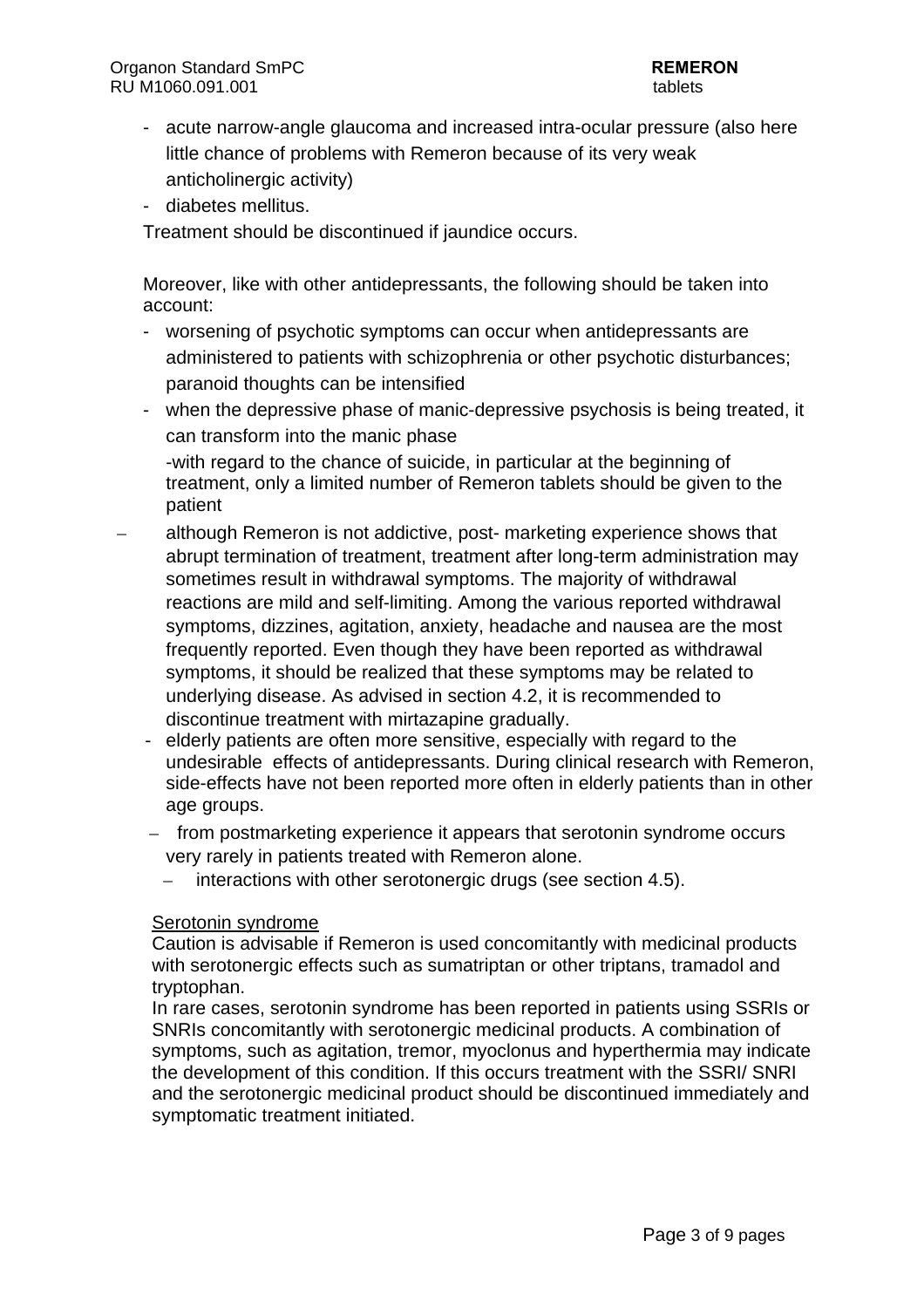Patients with rare hereditary problems of galactose intolerance, the Lapp lactase deficiency or glucose-galactose malabsorption should not take this medicine.

#### Use in children, adolescents under 18 years of age and young adults ages 18- 24

Remeron should not be used in the treatment of children and adolescents under the age of 18 years. Suicide-related behaviours (suicide attempt and suicidal thoughts), and hostility (predominantly aggression, oppositional behaviour and anger) were more frequently observed in clinical trials among children and adolescents treated with antidepressants compared to those treated with placebo. If, based on clinical need, a decision to treat is nevertheless taken, the patient should be carefully monitored for the appearance of suicidal symptoms. In addition, long-term safety data in children and adolescents concerning growth, maturation and cognitive and behavioural development are lacking.

Suicide/suicidal thoughts: Depression is associated with an increased risk of suicidal thoughts, self- harm and suicide (suicide-related events). This risk persists until significant remission occurs. As improvement may not occur during the first few weeks or more of treatment, patients should be closely monitored until such improvement occurs. It is general clinical experience that the risk of suicide may increase in the early stages of recovery.

Patients with a history of suicide-related events or those exhibiting a significant degree of suicidal ideation prior to commencement of treatment are known to be at greater risk of suicidal thoughts or suicide attempts, and should receive careful monitoring during treatment. A meta-analysis of placebo-controlled clinical trials of antidepressant drugs in psychiatric disorders showed an increased risk of suicidality (suicidal ideation and suicidal behaviours) with antidepressants compared to placebo in patients less than 25 years old. The meta-analysis did not show an increas in the risk of suicidality with antidepressants compared to placebo in patients between the age of 25 and 65. There was a reduction with antidepressants compared to placebo in adults aged 65 and older.

Close supervision of patients and in particular those at high risk should accompany drug therapy especially in early treatment and following dose changes. Patients (and caregivers of patients) should be alerted about the need to monitor for any clinical worsening, suicidal behaviour or thoughts and unusual changes in behaviour and to seek medical advice immediately if these symptoms present.

4.5 Interaction with other medicinal products and other forms of interaction *Pharmacokinetic interactions* 

*-* Mirtazapine is extensively metabolized by CYP2D6 and CYP3A4, and to a lesser extent by CYP1A2. An interaction study of healthy volunteers showed that paroxetine, a CYP2D6 inhibitor, has no influence on mirtazapine pharmacokinetics at steady state. Co-administration of the potent CYP3A4 inhibitor ketoconazole increased the peak plasma levels and the AUC of mirtazapine by approximately 40% and 50% respectively.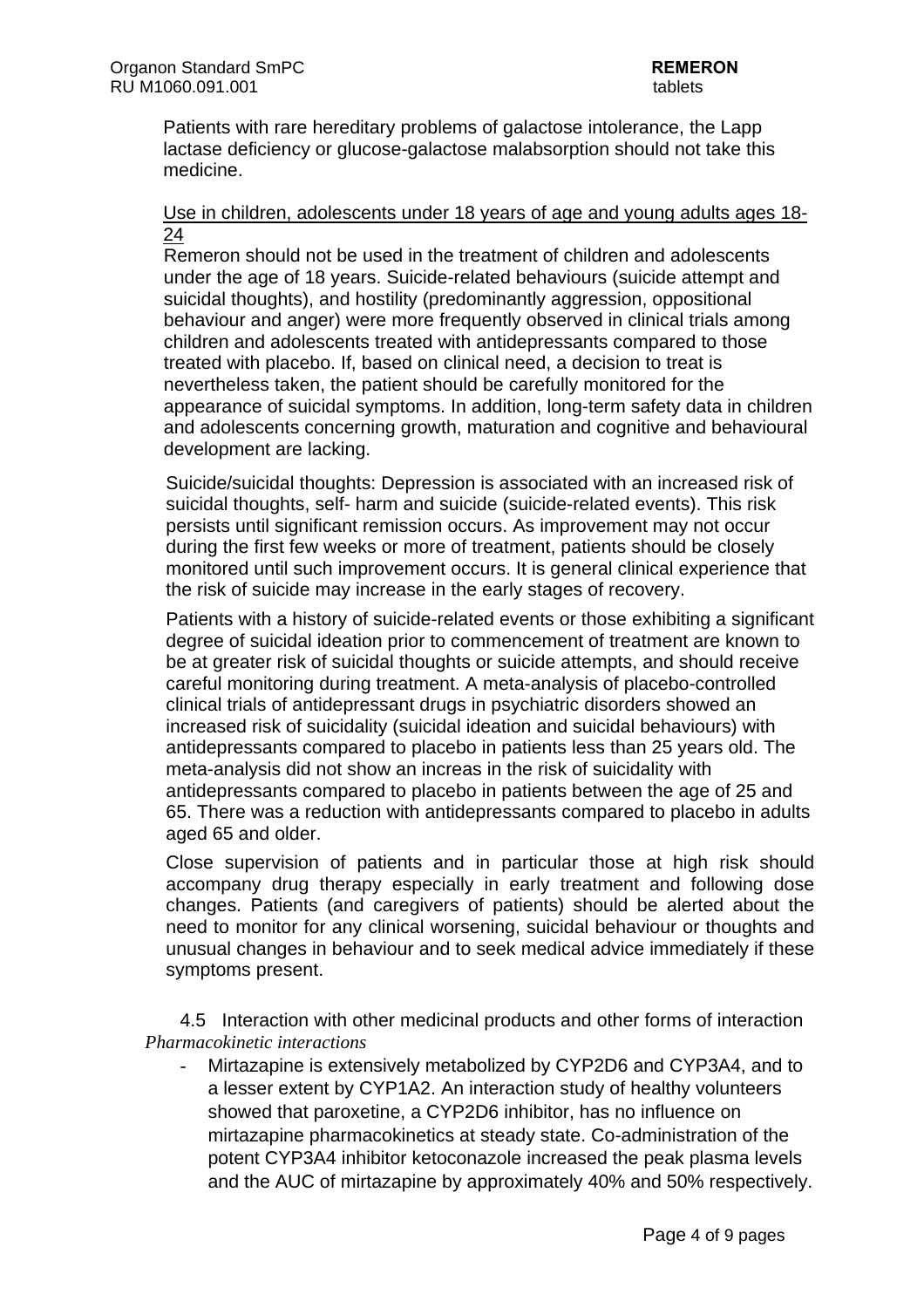Caution should be exercised when co-administering mirtazapine with potent CYP3A4 inhibitors, HIV protease inhibitors, azole antifungals, erythromycin or nefazodone.

- *-* Carbamazepine and phenytoin, CYP3A4 inducers, increased mirtazapine clearance about twofold, resulting in a 45 to 60% decrease in plasma mirtazapine concentrations. When carbamazepine or another inducer of hepatic metabolism (such as rifampicin) is added to mirtazapine therapy, the mirtazapine dose may have to be increased. If treatment with such medicinal product is discontinued, it may be necessary to reduce the mirtazapine dose.
- When cimetidine is co-administered, the bioavailability of mirtazapine may be increased by more than 50%. The mirtazapine dose may have to be decreased when concomitant treatment with cimetidine is started or increased when cimetidine treatment is discontinued.
- *-* In in vivo -interaction studies, mirtazapine did not influence the pharmacokinetics of risperidone or paroxetine (CYP2D6 substrate), carbamazepine and phenytoin (CYP3A4 substrate), amitriptyline and cimetidine.
- *-* No relevant clinical effects or changes in pharmacokinetics have been observed in humans on concurrent treatment with mirtazapine and lithium.

#### *Pharmacodynamic interactions*

- *-* Mirtazapine should not be administered concomitantly with MAO inhibitors or within two weeks after discontinuation of MAO inhibitor therapy.
- *-* Mirtazapine may increase the sedating properties of benzodiazepines and other sedatives. Caution should be exercised when these medicinal products are prescribed together with mirtazapine.
- *-* Mirtazapine may increase the CNS depressant effect of alcohol. Patients should therefore be advised to avoid alcoholic beverages.
- *-* If other serotonergic drugs (e.g. SSRI and venlafaxine) are used concomitantly with mirtazapine, there is a risk of interaction that could lead to the development of a serotonin syndrome.
- *-* From post marketing experience it appears that serotonin syndrome occurs very rarely in patients treated with mirtazapine in combination with SSRIs or venlafaxine. If the combination is considered therapeutically necessary, dosage changes should be made with caution and sufficiently close monitoring for signs of beginning serotonergic overstimulation maintained.
- *-* Mirtazapine dosed at 30 mg once daily caused a small but statistically significant increase in the INR in subjects treated with warfarin. As at a higher dose of mirtazapine a more pronounced effect can not be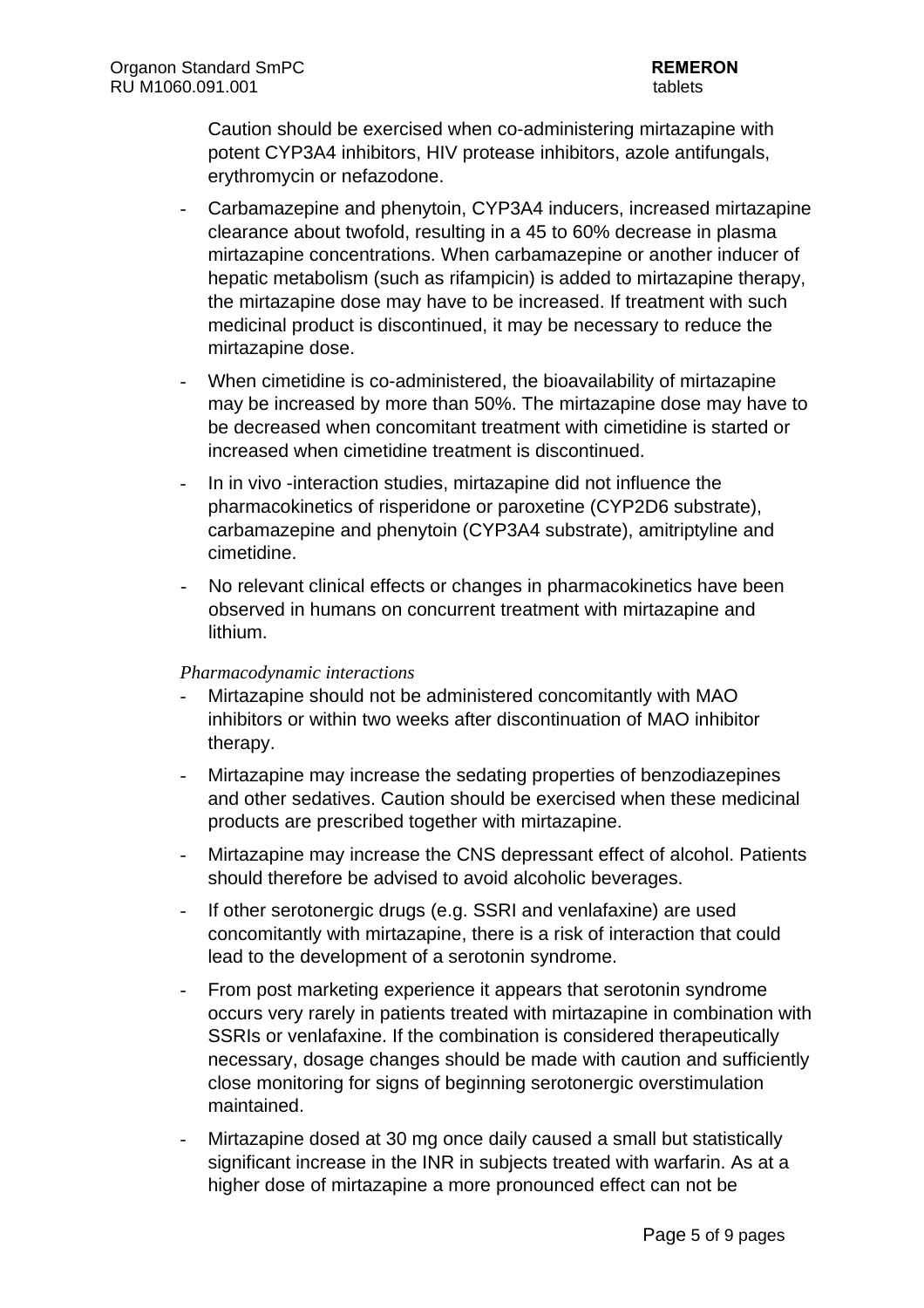excluded. It is advisable to monitor the INR in case of concomitant treatment of warfarin with mirtazapine.

#### **4.6 Pregnancy and lactation**

Although studies in animals have not shown any teratogenic effects of toxicological significance, the safety of Remeron in human pregnancy has not been established. Remeron should be used during pregnancy only if it is clearly needed.

Although animal experiments show that mirtazapine is excreted only in very small amounts in the milk, the use of Remeron in breast feeding mothers is not recommended since no human data in breast milk are available.

#### **4.7 Effects on ability to drive and use machines**

Remeron has minor to moderate influence on the ability to drive and use machines.Remeron may impair concentration and alertness. Patients treated with antidepressants should avoid the performance of potentially dangerous tasks, which require alertness and good concentration, such as driving a motor vehicle or operating machinery.

#### **4.8 Undesirable effects**

- Depressed patients display a number of symptoms that are associated with the illness itself. It is therefore sometimes difficult to ascertain which symptoms are a result of the illness itself and which are a result of treatment with Remeron.

| System organ<br>class                                           | Verv<br>common<br>(≥1/10) | Common<br>(>1/100 to <1/10) | <b>Uncommon</b><br>$($ >1/1,000 to<br>≤1/100) | Rare<br>(>1/10,000 to<br>≤1/1,000)                                                                                                                                                                                      | Very rare<br>(≤1/10,000) |
|-----------------------------------------------------------------|---------------------------|-----------------------------|-----------------------------------------------|-------------------------------------------------------------------------------------------------------------------------------------------------------------------------------------------------------------------------|--------------------------|
| <b>Blood and the</b><br><b>lymphatic</b><br>system<br>disorders |                           |                             |                                               | • Bone marrow<br>depression<br>(granulocytopenia,<br>agranulocytosis,<br>aplastic anemia and<br>thrombocytopenia)<br>(see also section 4.4<br>'Special warnings<br>and special<br>precautions for use')<br>Eosinophilia |                          |
| <b>Metabolism and</b><br>nutrition<br>disorders                 |                           | lncrease in<br>appetite     |                                               |                                                                                                                                                                                                                         |                          |
| <b>Psychiatric</b><br>disorders                                 |                           |                             |                                               | • Nightmares/vivid<br>dreams<br>• Mania<br>• Agitation<br>• Confusion<br>Hallucinations<br>$\blacksquare$ Anxiety *)<br>$\blacksquare$ Insomnia *)<br>• Psychomotor                                                     |                          |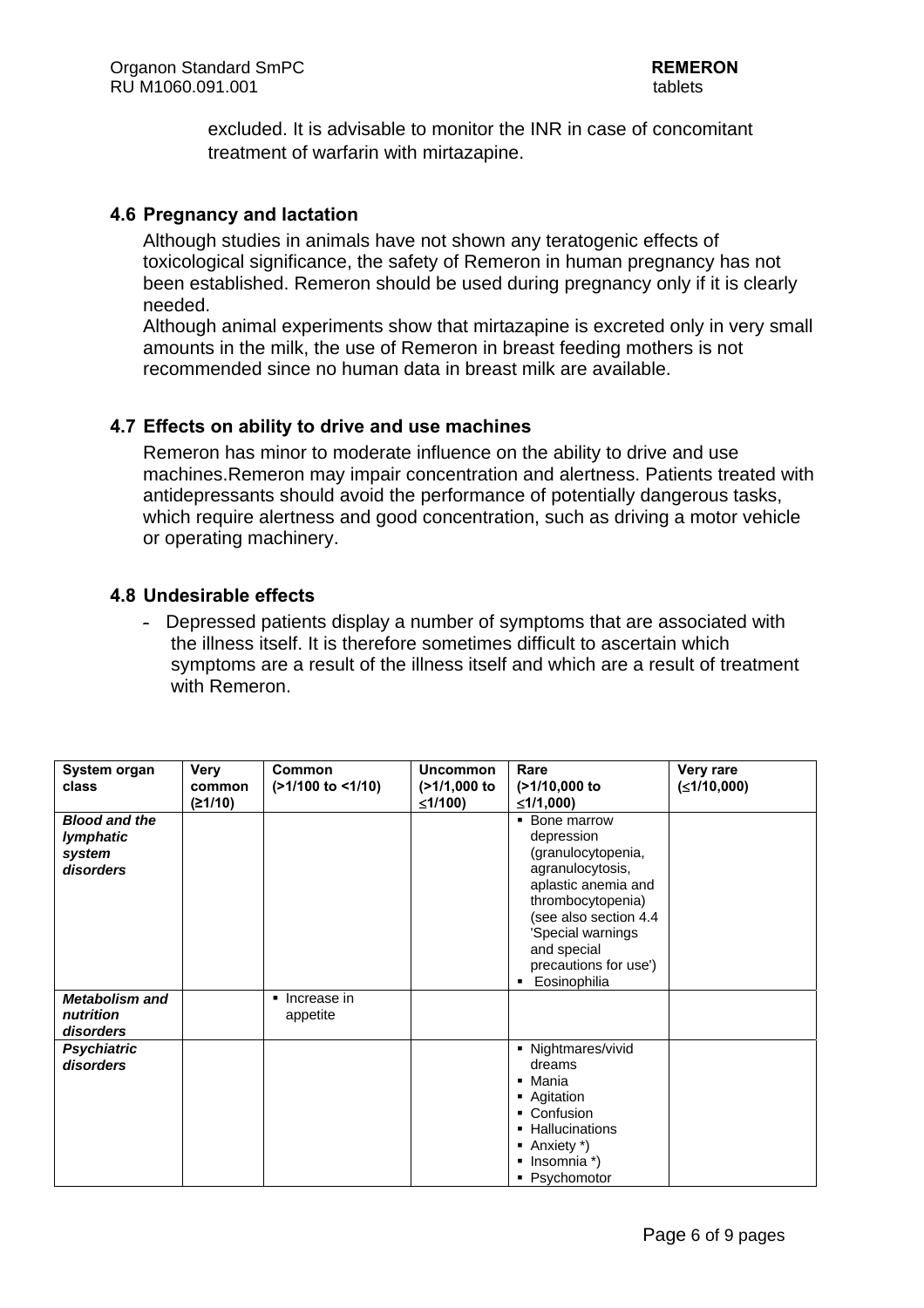#### Organon Standard SmPC **REMERON** RU M1060.091.001 tablets

| System organ                                 | <b>Very</b> | Common                                                                                                                                                                                                                                                                                                     | <b>Uncommon</b> | Rare                                                                                               | Very rare                       |
|----------------------------------------------|-------------|------------------------------------------------------------------------------------------------------------------------------------------------------------------------------------------------------------------------------------------------------------------------------------------------------------|-----------------|----------------------------------------------------------------------------------------------------|---------------------------------|
| class                                        | common      | (>1/100 to <1/10)                                                                                                                                                                                                                                                                                          | (>1/1,000 to    | (>1/10,000 to                                                                                      | (≤1/10,000)                     |
|                                              | (21/10)     |                                                                                                                                                                                                                                                                                                            | ≤1/100)         | ≤1/1,000)                                                                                          |                                 |
|                                              |             |                                                                                                                                                                                                                                                                                                            |                 | restlessness **)                                                                                   |                                 |
| Nervous system<br>disorders                  |             | • Somnolence<br>(which can lead to<br>impaired<br>concentration),<br>generally<br>occurring during<br>the first few weeks<br>of treatment.<br>(N.B. dose<br>reduction<br>generally does not<br>lead to less<br>sedation but can<br>jeopardize<br>antidepressant<br>efficacy).<br>• Dizziness<br>• Headache |                 | • Convulsions<br>(insults), tremor,<br>myoclonus<br>• Paraesthesia<br>• Restless legs<br>• Syncope | • Oral paraesthesia             |
| <b>Vascular</b><br>disorders                 |             |                                                                                                                                                                                                                                                                                                            |                 | • (Orthostatic)<br>hypotension                                                                     |                                 |
| <b>Gastrointestinal</b>                      |             |                                                                                                                                                                                                                                                                                                            | • Nausea        | • Dry mouth                                                                                        | • Oral                          |
| disorders                                    |             |                                                                                                                                                                                                                                                                                                            |                 | • Diarrhea                                                                                         | hypoaesthesia<br>· Mouth oedema |
| <b>Hepato-biliary</b><br>disorders           |             |                                                                                                                                                                                                                                                                                                            |                 | • Elevations in serum<br>transaminase<br>activities                                                |                                 |
| Skin and<br>subcutaneous<br>tissue disorders |             |                                                                                                                                                                                                                                                                                                            |                 | • Exanthema                                                                                        |                                 |
| <b>Musculoskeletal</b>                       |             |                                                                                                                                                                                                                                                                                                            |                 | - Arthralgia/myalgia                                                                               |                                 |
| , connective                                 |             |                                                                                                                                                                                                                                                                                                            |                 |                                                                                                    |                                 |
| tissue and bone                              |             |                                                                                                                                                                                                                                                                                                            |                 |                                                                                                    |                                 |
| disorders                                    |             |                                                                                                                                                                                                                                                                                                            |                 |                                                                                                    |                                 |
| <b>General</b>                               |             | Generalised or                                                                                                                                                                                                                                                                                             |                 | • Fatigue                                                                                          |                                 |
| disorders and                                |             | local oedema                                                                                                                                                                                                                                                                                               |                 |                                                                                                    |                                 |
| administration                               |             |                                                                                                                                                                                                                                                                                                            |                 |                                                                                                    |                                 |
| site conditions                              |             |                                                                                                                                                                                                                                                                                                            |                 |                                                                                                    |                                 |
| <b>Investigations</b>                        |             | • Weight gain                                                                                                                                                                                                                                                                                              |                 |                                                                                                    |                                 |

\*) Upon treatment with antidepressants in general, anxiety and insomnia (which may be symptoms of depression) can develop or become aggravated. Under Remeron treatment, development or aggravation of anxiety and insomnia has been reported very rarely.

\*\*) Incl. akathisia, hyperkinesia

## **4.9 Overdose**

Present experience concerning overdose with Remeron alone indicates that symtoms are usually mild. Depression of the central nervous system with disorientation and prolonged sedation have been reported, together with tachycardia and mild hyper- or hypotension.

However, there is a possibility of more serious outcomes (including fatalities) at dosages much higher than the therapeutic dose, especially with mixed overdosages.

Cases of overdose should receive appropriate symptomatic and supportive therapy for vital functions.

Activated charcoal or gastric lavage should also be considered.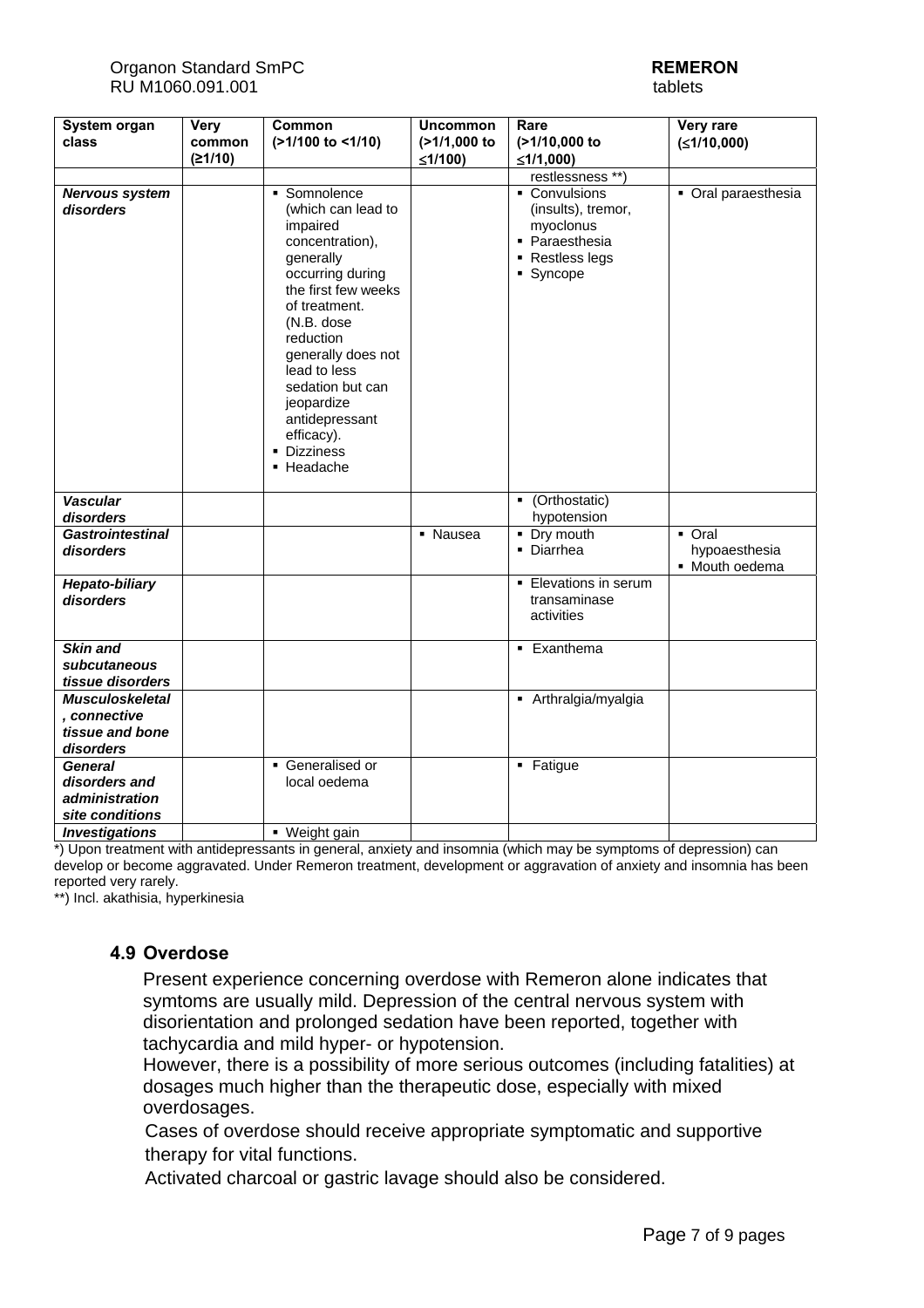#### **5. PHARMACOLOGICAL PROPERTIES**

#### **5.1Pharmacodynamic properties**

Pharmacotherapeutic group: Antidepressant ATC code: NO6AX11

Mirtazapine is a centrally active presynaptic  $\alpha$ 2-antagonist, which increases central noradrenergic and serotonergic neurotransmission. The enhancement of serotonergic neurotransmission is specifically mediated via 5-HT1 receptors, because 5-HT2 and 5-HT3 receptors are blocked by mirtazapine. Both enantiomers of mirtazapine are presumed to contribute to the antidepressant activity, the  $S(+)$  enantiomer by blocking  $\alpha$ 2 and 5-HT2 receptors and the R(-) enantiomer by blocking 5-HT3 receptors.

 The histamine H1-antagonistic activity of mirtazapine is associated with its sedative properties. It has practically no anticholinergic activity and, at therapeutic doses, has practically no effect on the cardiovascular system.

#### **5.2 Pharmacokinetic properties**

After oral administration of Remeron, the active substance mirtazapine is rapidly and well absorbed (bioavailability  $\approx$  50%), reaching peak plasma levels after approx.2 hours. Binding of mirtazapine to plasma proteins is approx. 85%. The mean half-life of elimination is 20-40 hours; longer half-lives, up to 65 hours, have occasionally been recorded and shorter half-lives have been seen in young men. The half-life of elimination is sufficient to justify once-a-day dosing. Steady state is reached after 3-4 days, after which there is no further accumulation. Mirtazapine displays linear pharmacokinetics within the recommended dose range. Food intake has no influence on the pharmacokinetics of mirtazapine.

Mirtazapine is extensively metabolized and eliminated via the urine and faeces within a few days. Major pathways of biotransformation are demethylation and oxidation, followed by conjugation. *In vitro* data from human liver microsomes indicate that cytochrome P450 enzymes CYP2D6 and CYP1A2 are involved in the formation of the 8-hydroxy metabolite of mirtazapine, whereas CYP3A4 is considered to be responsible for the formation of the N-demethyl and N-oxide metabolites. The demethyl metabolite is pharmacologically active and appears to have the same pharmacokinetic profile as the parent compound.

The clearance of mirtazapine may be decreased as a result of renal or hepatic insufficiency.

#### **5.3 Preclinical safety data**

Mirtazapine induced no effects of clinical relevance in chronic safety studies in rats and dogs or in reproductive toxicity studies in rats and rabbits. Mirtazapine was not genotoxic in a series of tests for gene mutation and chromosomal and DNA damage. Thyroid gland tumours found in a rat carcinogenicity study and